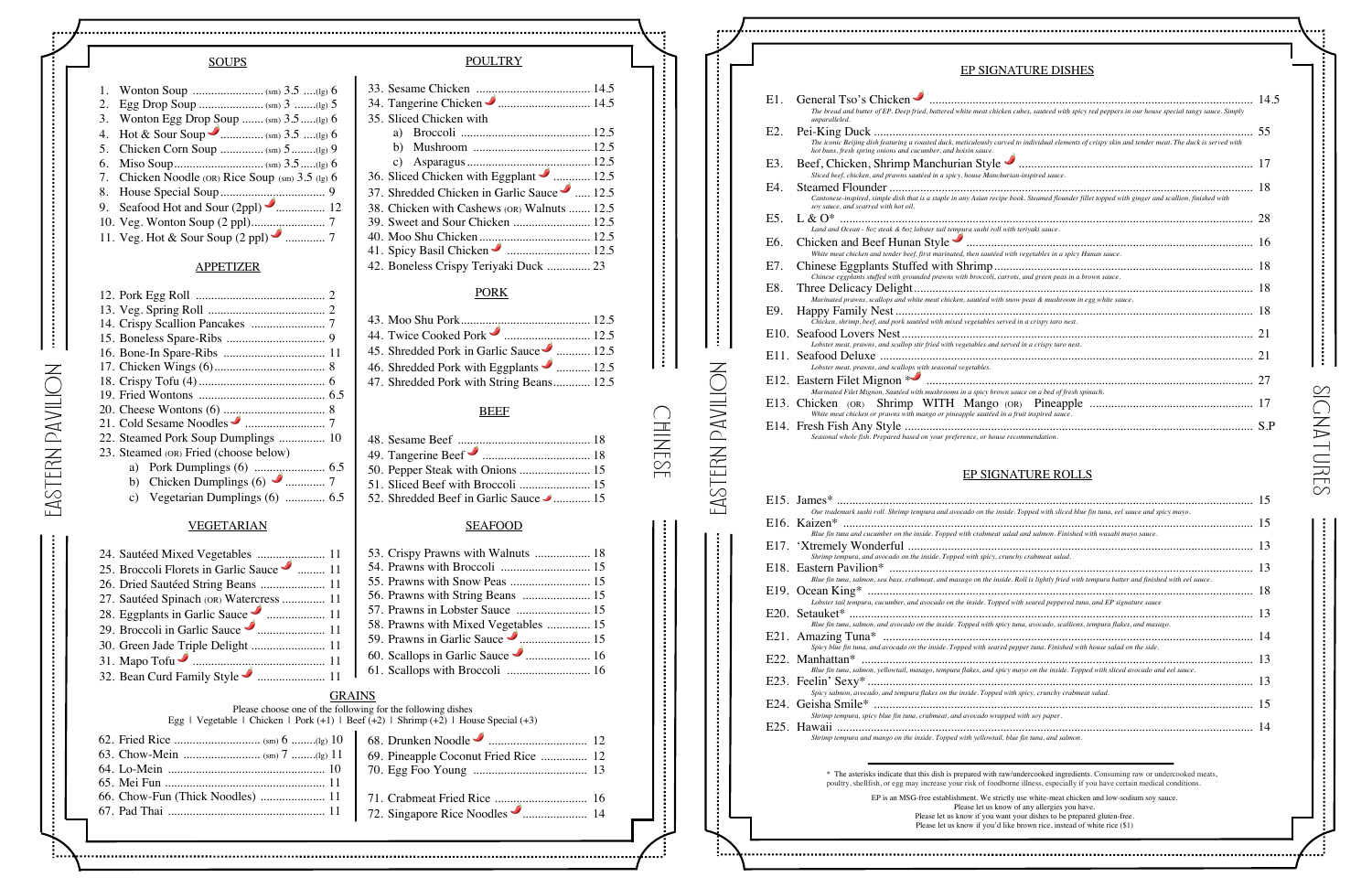#### TERIYAKI AND TEMPURA

J38. Teriyaki:

| $\ddot{i}$       |                                                                        |  |
|------------------|------------------------------------------------------------------------|--|
| $\rm ii)$        |                                                                        |  |
| $\overline{iii}$ |                                                                        |  |
| iv)              |                                                                        |  |
| V)               |                                                                        |  |
|                  |                                                                        |  |
|                  | J39. Tempura:                                                          |  |
|                  |                                                                        |  |
|                  |                                                                        |  |
| $\overline{111}$ |                                                                        |  |
|                  | The above prices are a la carte, rice included.                        |  |
|                  | Additional (+3) for bento box, include: soup / salad / California roll |  |

#### SUSHI & SASHIMI DINNERS

| J41. Sushi & Sashimi Combination*  26 |  |
|---------------------------------------|--|
|                                       |  |
|                                       |  |
|                                       |  |

| <b>VEGETABLE - 10</b> |  |
|-----------------------|--|
|-----------------------|--|

| L19. | Mapo Tofu                                  |
|------|--------------------------------------------|
| L20. | Sautéed Mixed Vegetables                   |
| L21. | Bean Curd Family Style                     |
| L22. | Eggplant or Broccoli in Garlic Sauce       |
| L23. | Sautéed String Beans                       |
|      |                                            |
|      | <b>TERIYAKI</b> (OR) <b>TEMPURA</b> - 12   |
| L24. | Shrimp Teriyaki / Tempura                  |
| L25. | Chicken Teriyaki / Tempura                 |
| L26. | Beef Teriyaki* $(+1)$                      |
| L27. | Salmon Teriyaki (+1)                       |
|      |                                            |
|      | SUSHI AND SASHIMI – 14                     |
|      | (no side rice)                             |
|      | L28. Sushi and Sashimi Combo* $(+2)$       |
|      | $1.29.$ Sashimi Lunch*                     |
|      | $L30.$ Sushi Lunch*                        |
|      |                                            |
|      | $(L33 \& L34 \text{ choose from J45-I65})$ |
|      |                                            |
|      |                                            |
|      |                                            |
|      | Lunch is served Monday – Saturday          |

*11:30AM – 4:00PM*

#### SUSHI ROLLS

| J2. Steamed (OR) Fried Age-Shumai (6) 7 |  |
|-----------------------------------------|--|
|                                         |  |

| J55. Avocado and Cucumber Roll  4.5               |  |
|---------------------------------------------------|--|
| J56. Eel Avocado (OR) Cucumber Roll*  6           |  |
| J57. Blue Fin Tuna Avocado (OR) Cucumber Roll*. 7 |  |
|                                                   |  |
|                                                   |  |
|                                                   |  |
|                                                   |  |
|                                                   |  |
|                                                   |  |
|                                                   |  |
|                                                   |  |
|                                                   |  |
|                                                   |  |
|                                                   |  |
|                                                   |  |



#### JAPANESE APPETIZER

J4. Shrimp (OR) Vegetable Tempura.............. 9

#### SUSHI APPETIZER

| J5. Sushi (OR) Sashimi Appetizer*  12  |  |
|----------------------------------------|--|
|                                        |  |
|                                        |  |
|                                        |  |
|                                        |  |
| J10. Crunchy Salmon Crab Bites*  12    |  |
| J11. Seared Tuna with Mango Salsa*  12 |  |
|                                        |  |
|                                        |  |
|                                        |  |
|                                        |  |

#### SALADS

EAsTERN PAVILION

EASTERN PAVILION

Japanese

. . . . .

Ask about our: Catering Services Delivery Services Private Party Room Outdoor Dining Garden & Lounge Private Conference / Dining Room Full Omakase Sushi Bar 2 Full Bars



\* The asterisks indicate that this dish is prepared with raw/undercooked ingredients. Consuming raw or undercooked meats, poultry, shellfish, or egg may increase your risk of foodborne illness, especially if you have certain medical conditions.

#### SUSHI & SASHIMI (by the piece)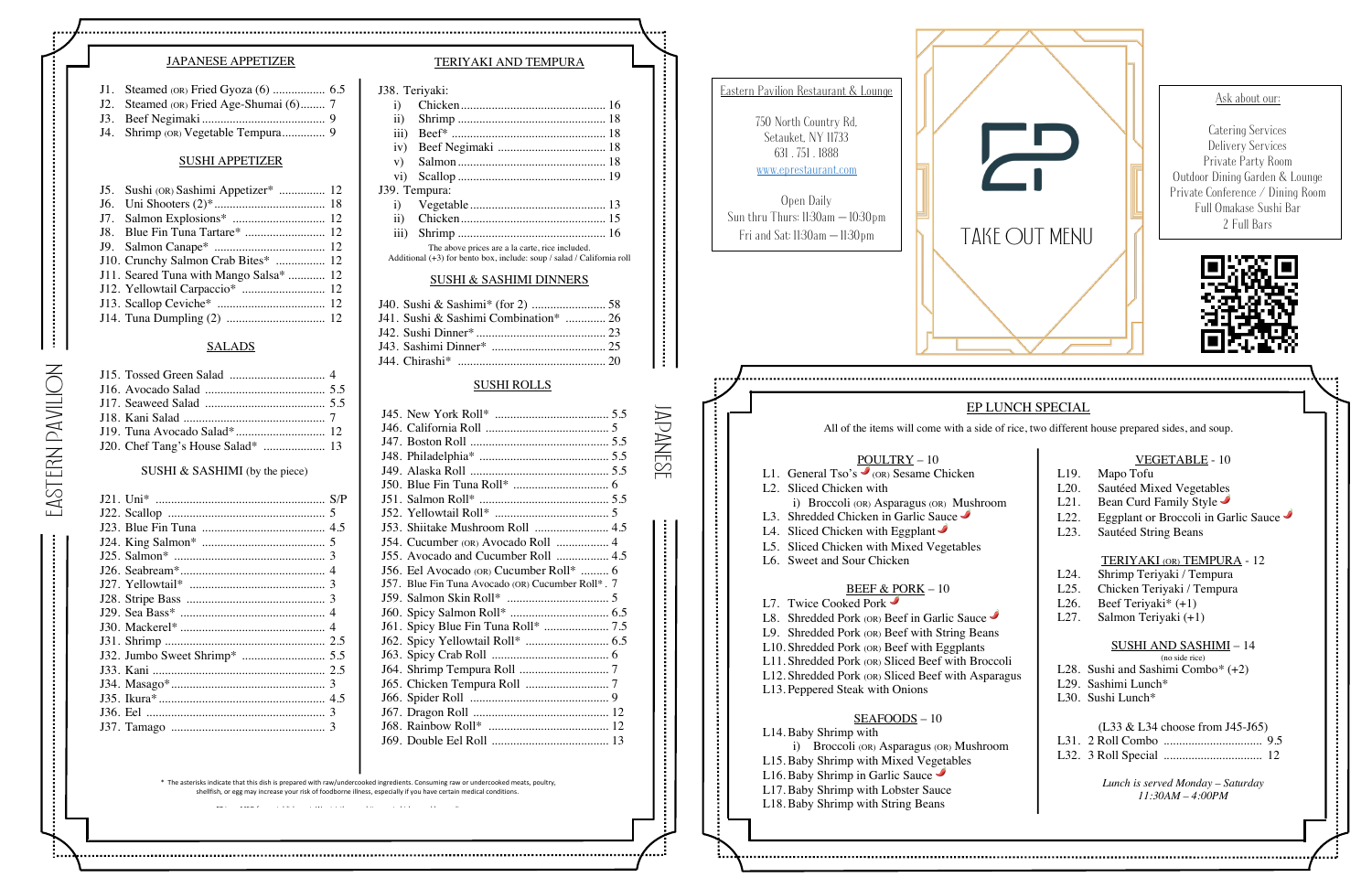## Traditional szechwan starters

#### **APPETIZERS**

| 夫妻肺片  |                       |  |
|-------|-----------------------|--|
| 成都担担面 | $DAN-DAN NOODIES$     |  |
| 四川口水鸡 |                       |  |
| 开心凉面  |                       |  |
| 爽口小黄瓜 |                       |  |
| 川北凉粉  | SPICY MUNG BEAN JELLO |  |
| 红油抄手  | WONTON WITH CHILI OIL |  |
| 蒜泥白肉  |                       |  |
| 口味木耳  |                       |  |
| 牛肉尜饼  |                       |  |

#### soups & noodle soups

| 酸菜鱼片汤 FISH FILLET & PICKLED VEG SOUP  14 |  |
|------------------------------------------|--|
|                                          |  |

| 川味牛腩汤 BEEF NOODLE SOUP →<br>, 12 |  |
|----------------------------------|--|
|                                  |  |

#### **VEGETABLE**

| 麻婆豆腐 MA-PO TOFU ✔                                    | - 手撕包菜 STIR-FRIFD CABBAGE ♪              |
|------------------------------------------------------|------------------------------------------|
| 魚香茄子 『GGPLANT IN GARLIC SAUCE ✔                      |                                          |
| - 干锅有机花菜 CAULIFI OWER IN CHILL SAUCF - 2 - 2 - 2 - 2 | - 蒜蓉菠菜或小百菜 STIR-FRIFD GARLIC BOK CHOY 12 |

| 蒜蓉菠菜或小百菜 STIR-FRIED GARLIC BOK CHOY. 12 |  |
|-----------------------------------------|--|

LONG IsLAND

ONC ISLAN

## SZECHWAN DRY POT

#### (9 base)

(Included) Woodear |. Bok Choy | seaweed | Potato | Button Mushroom | Celery | Broccoli

木耳 / 白菜 / 海带 / 土豆 / 磨菇 / 芹菜 / 西兰花

 $(+3$  PER)

string Beans | Cauliflower | string Beans | Eggplant | snow Peas | Lotus | Enoki Mushroom | Black Mushroom | soft Tofu | Dry Bean Curd | Corn | Cabbage | Rice Cake | Vermicelli | Glass Noodle

四季豆 / 有机花菜 / 茄子 / 雪豆 / 莲藕 / 香菇 / 金针菇 / 腐竹 / 玉米 / 油豆腐有机高 丽菜 / 年糕 / 粉丝 / 宽粉条

 $(+5$  PER)

PORK BELLY | SPAM | CHICKEN | BEEF TRIPE FISH FILLET | MINI SAUSAGE | DUCK'S BLOOD PIG'S INTESTINE | PORK BALL. | SLICED BEEF | SLICED LAMB | SQUID | SHRIMP | SCALLOP | CRABSTICK

五花肉 / 午餐肉 / 鸡肉 / 牛百叶 / 鱼片 / 小香肠 / 鸭血 / 肥肠 / 肥牛 / 羊肉 尤魚 / 大蝦 / 干贝 / 魚餅